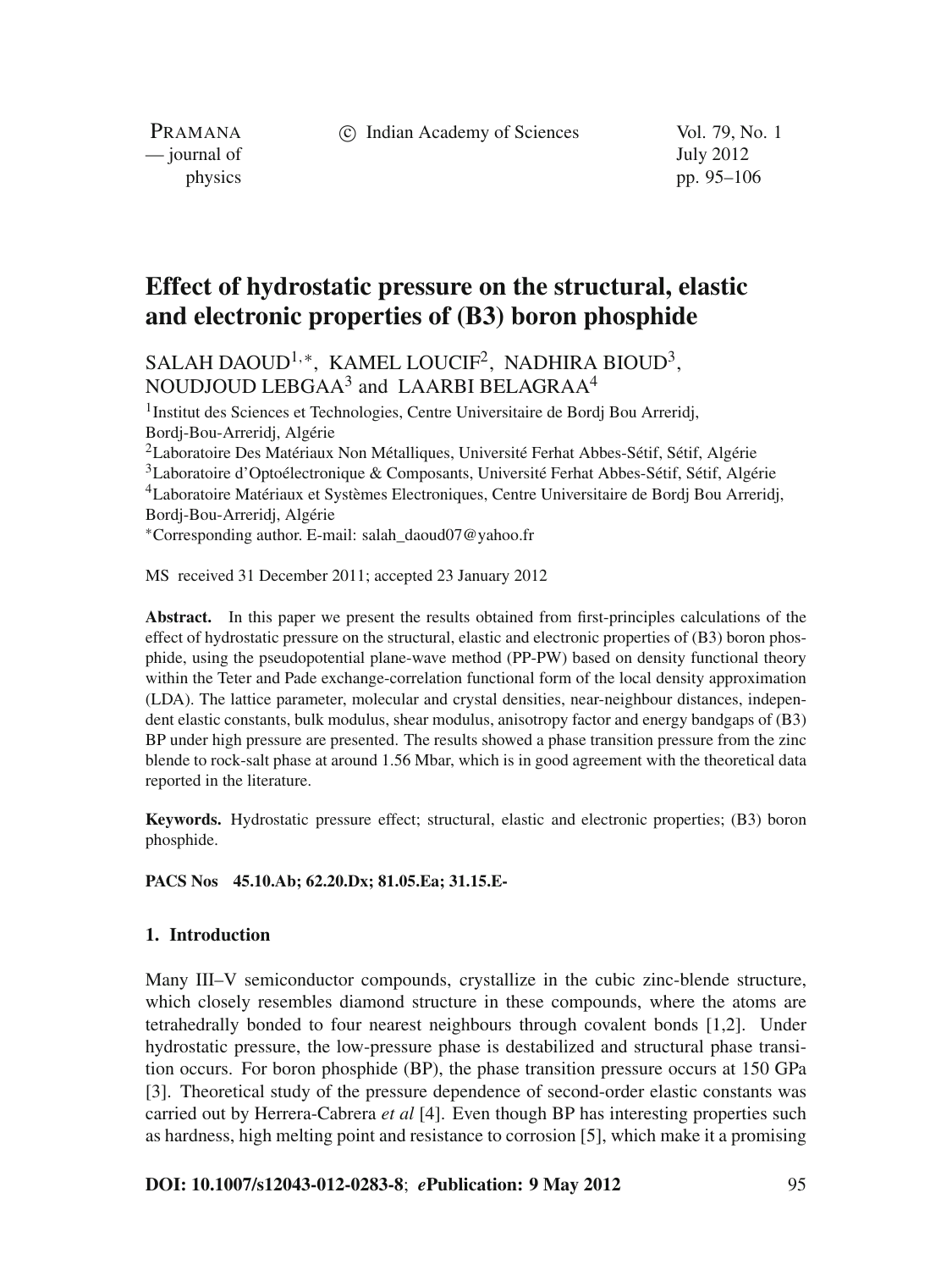# *Salah Daoud et al*

material in optoelectronic devices [6], theoretical knowledge of this material is, unfortunately very limited [7–9]. The data on phonon spectra and vibrational properties are also very little [10,11]. Cardona *et al* [12,13] used Raman scattering to study the effect of pressure on the lattice dynamics of III–V compounds up to phase transition pressure, in which Raman scattering reveals phase transition as discontinuities in phonon frequencies or intensity of phonon peaks. Recently, Shinde *et al* [14] used rigid ion model (RIM) and deformation bond approximation (DBA) model to study the pressure dependence of phonon dispersion, phonon density of states, mode Grüneisen parameters and specific heat for some III–B semiconductors.

In the present work, we report first principles study of the effect of hydrostatic pressure on the structural and elastic properties, the lattice parameter, molecular and crystal densities, nearest-neighbour and near-neighbour distances, independent elastic constants  $C_{ij}$ , bulk modulus *B*, shear modulus *G*, anisotropy factor *A*, energy bandgaps  $E_i$  and stability criteria for boron phosphide in its zinc blende phase, using the state-of-the-art pseudopotential plane-wave method (PP-PW), in the framework of the density functional theory (DFT) within the local density approximation (LDA).

The paper is organized as follows: In §2, we briefly describe the computational techniques used in this work. Results and discussions are presented in §3. Finally, conclusions and remarks are given in §4.

#### **2. Computational methods**

The first-principles calculations were performed by employing pseudopotential planewave (PP-PW) approach based on the density functional theory (DFT) [15] and implemented in the ABINIT code [16].

ABINIT computer code is a common project of the Université Catholique de Louvain, Corning Incorporated, and other contributors. We used the Teter and Pade (fitting of PW92 data) parametrization [17] for LDA. Only the outermost electrons of each atom were explicitly considered in the calculation. The effect of the inner electrons and the nucleus (the frozen core) was described within a pseudopotential scheme. We used the Trouiller–Martins scheme [18] to generate the norm-conserving nonlocal pseudopotentials, which results in highly transferable and optimally smooth pseudopotentials.

A plane-wave basis set was used to solve the Kohn–Sham equations in the pseudopotential implementation of the DFT-LDA. Major advantages of this approach are: the ease of computing forces and stresses; good convergence control with respect to all employed computational parameters; favourable scaling with the number of atoms in the system and the ability to make cheaper calculations by neglecting core electrons.

The two parameters that affect the accuracy of calculations are the kinetic energy cutoff which determines the number of plane-waves in the expansion and the number of special *k*-points used for the Brillouin zone (BZ) integration. The BZ integrations were replaced by discrete summations over a special set of *k*-points, using the standard *k*-point technique of Monkhorst and Pack [19] where the *k*-point mesh used is  $(2 \times 2 \times 2)$ . The plane-wave energy cut-off to expand the wave functions is set to be 60 Hartree (1 Hartree  $= 27.211396$  eV). Careful convergence tests show that with these parameters, the relative energy is converged to better than  $10^{-5}$  eV/atom.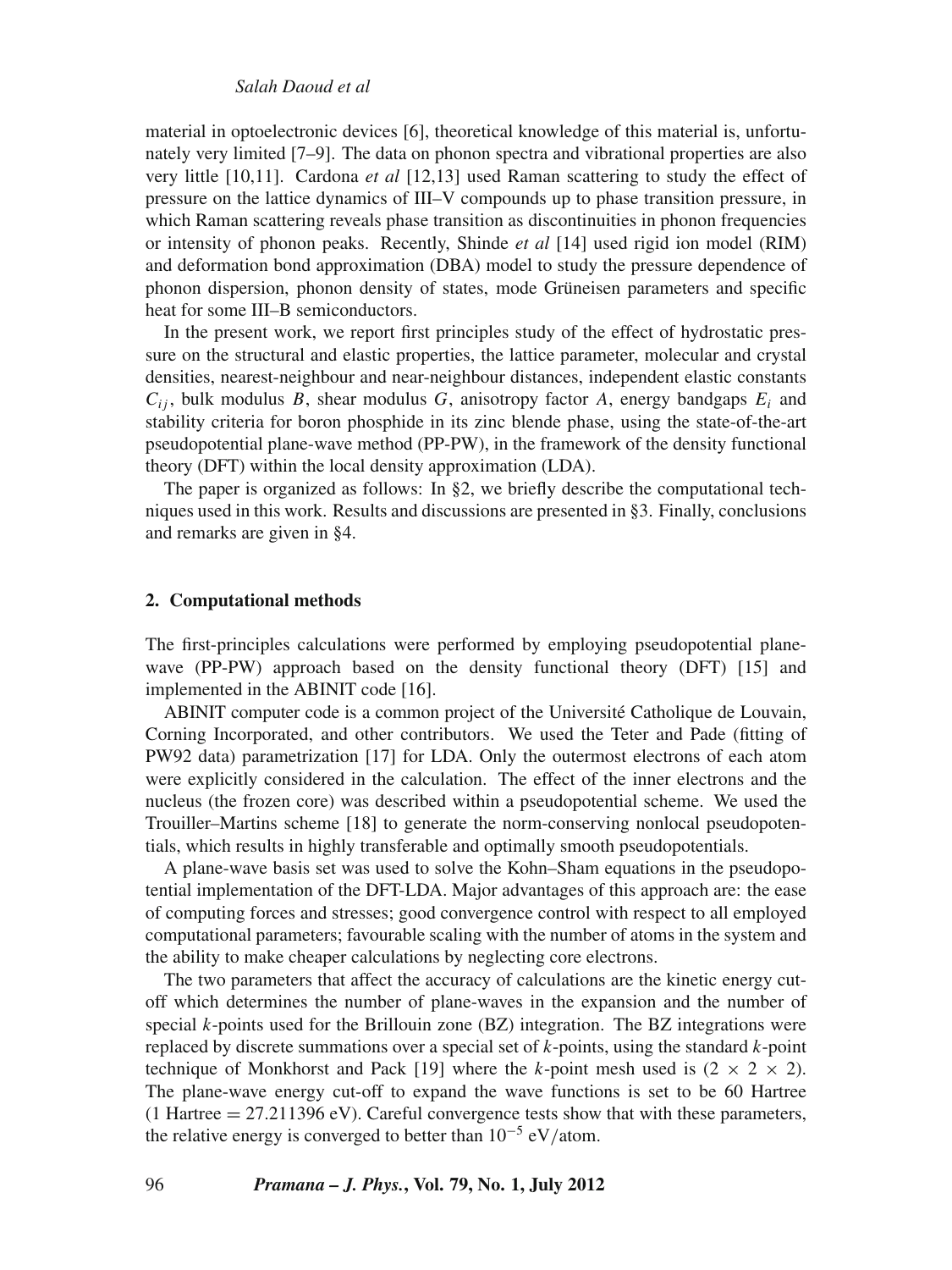# **3. Results and discussions**

#### 3.1 *Structural properties at zero pressure*

After determining the kinetic energy cut-off and the number of special *k*-points which give the best possible convergence of total energy, they are used to calculate the total energy for various lattice constants. Energies were calculated for various lattice constants and the different values obtained were then traced as functions of unit cell volume. One can deduce the static structural properties such as the equilibrium lattice constant from the volume which gives the minimum energy, bulk modulus  $B_0$  and its pressure derivatives  $B_0'$ . The procedure consisted of fitting the values of total energy as functions of the unit cell volume using the Murnaghan equation [20] given by

$$
E(V) - E(V_0) = \frac{B_0 V}{B'_0} \left[ \frac{(V_0 / V)^{B'_0}}{B'_0 - 1} + 1 \right] - \frac{B_0 V_0}{B'_0 - 1},
$$
\n(1)

$$
B_0 = V \frac{\partial^2 E}{\partial V^2} = \frac{4}{9a} \frac{\partial^2 E}{\partial a^2},\tag{2}
$$

where  $B_0$  is the bulk modulus given by eq. (2) at  $P = 0$ ,  $V_0$  is the equilibrium volume,  $E(V_0)$  is the energy in equilibrium volume,  $B'_0$  is the pressure derivative of the bulk modulus at  $P = 0$  and *a* is the lattice constant.

Figure 1 shows the evolution of total energy as a function of the unit cell volume of (B3) BP.

The equilibrium lattice parameter is computed from the structural optimization, using the Broyden–Fletcher–Goldfarb–Shanno minimization (BFGS) [21].

The results for lattice parameter  $a_0$  obtained from the fit of the Murnaghan equation and from the BFGS technique, bulk modulus  $B_0$ , and its pressure derivative  $B'_0$  are reported in table 1 and compared with the available experimental [22–24] and theoretical data [7,8,25–27].



**Figure 1.** Evolution of the total energy as a function of the unit cell volume.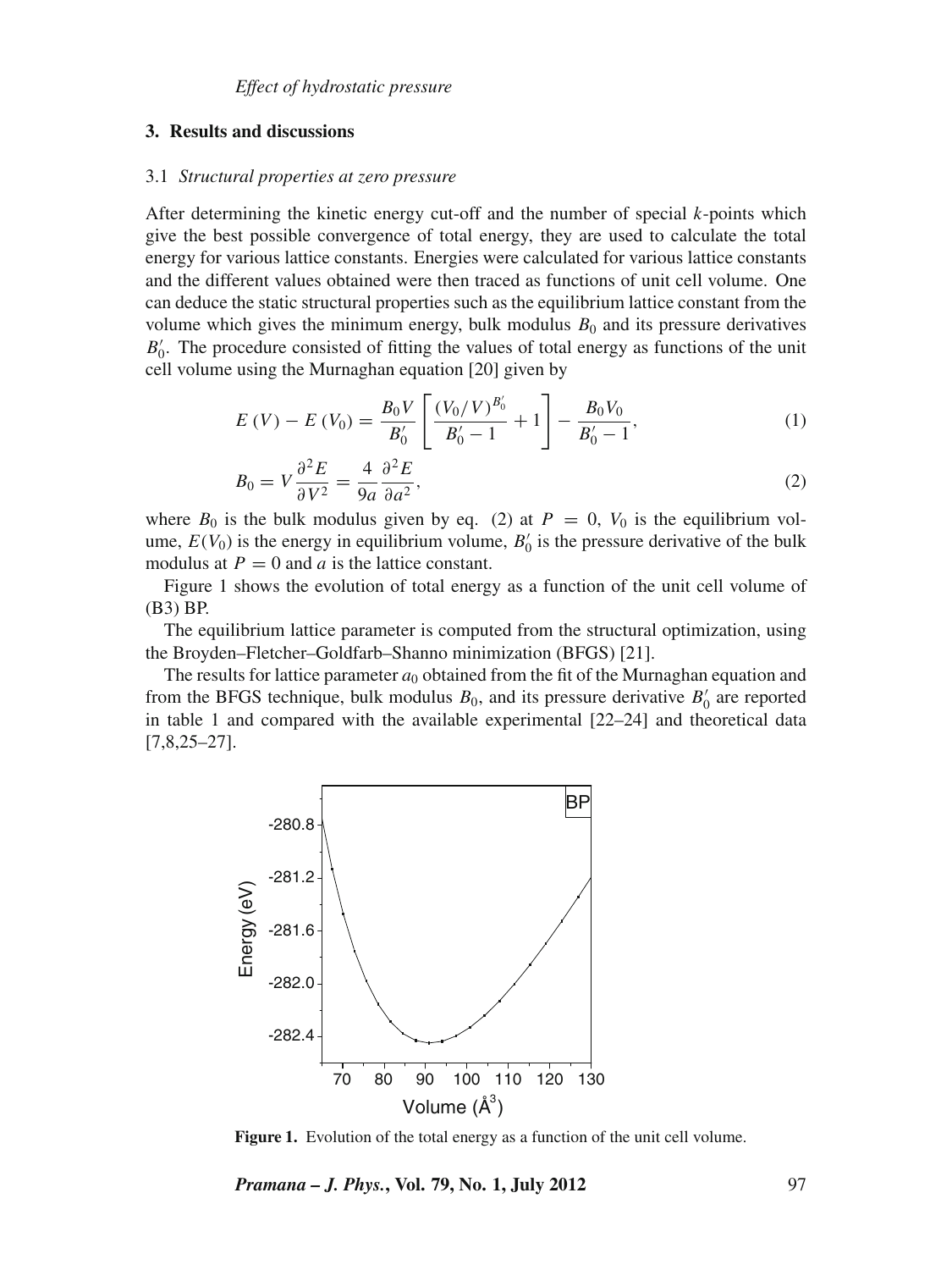| constants $a_0$ , bulk modulus $B_0$ and its pressure derivative $B_0$ with experimental<br>$[22-24]$ and theoretical $[7,8,25-27]$ values can also be seen. |       |                                                                                                                                                                                                                                          |  |  |  |  |  |  |  |  |  |  |
|--------------------------------------------------------------------------------------------------------------------------------------------------------------|-------|------------------------------------------------------------------------------------------------------------------------------------------------------------------------------------------------------------------------------------------|--|--|--|--|--|--|--|--|--|--|
| $B_0$ (Mbar) 1.667 <sup>a</sup><br>$B'_{0}$                                                                                                                  | 3.743 | $a_0(\mathring{A})$ 4.494 <sup>a</sup> 4.516 <sup>b</sup> 4.53 [7] 4.538 [22] 4.5383 [23] 4.546 [25] 4.51 [26] 4.558 [8,27]<br>$1.52$ [7] $1.65$ [8] $1.73$ [24] $1.70$ [25] $1.72$ [26] $1.66$ [27]<br>$4.3$ [7] $3.07$ [25] $3.7$ [26] |  |  |  |  |  |  |  |  |  |  |

**Table 1.** Structural parameters of (B3) BP at zero pressure. A comparison of lattice constants  $a_0$ , bulk modulus  $B_0$  and its pressure derivative  $B_0$ <sup>'</sup>  $v'_0$  with experimental

aFrom the Murnaghan equation (1).

<sup>b</sup>From the BFGS technique.

As can be seen, our calculated equilibrium lattice parameter  $(a<sub>0</sub>)$  in the two cases is in good agreement with the experimental data and previous calculations: the BFGScalculated lattice constant deviates from the measured [22] and the calculated [26] ones within 0.48% and 0.13% respectively. We can also see that our calculated bulk modulus  $B_0$  obtained from eq. (2) is in good agreement with the experimental data and previous calculations, and it deviates from the measured [24] and the calculated [27] ones within 3.64% and 0.42% respectively. The pressure derivatives of the bulk modulus  $B'_0$  is also in good agreement with the available theoretical data [26]. These results show that the computational methods and parameters used in this paper are reasonable.

Many theoretical approaches [28–30] have been reported recently to determine the cohesive energy of solid-state compounds. Schlosser [31] has studied the cohesive energy trends in rock-salt structure in terms of nearest-neighbour distance. Verma *et al* [32] have studied the cohesive energy trends in zinc-blende  $(A^{III}B^{V}$  and  $A^{II}B^{VI})$  structured compounds in terms of nearest-neighbour distance using the following relation:

$$
E_{\rm coh} = \text{cons. tan } t \frac{(Z_1 Z_2)^{0.4}}{d^{2.5}},\tag{3}
$$

where  $Z_1$  and  $Z_2$  are ionic charges of the cation and anion respectively and *d* is the nearest-neighbour distance in Å. The value of constant for zinc blende-type crystal structure is 710. The value of the product of ionic charge is 4 for  $A^{II}B^{VI}$  and 9 for  $A^{III}B^{V}$ semiconductors [33]. The proposed theoretical relation (5) has been applied to evaluate (B3) BP compound. The result obtained is about 319.75 kcal/mol.

# 3.2 *Effect of hydrostatic pressure*

3.2.1 *Lattice constant and the relati*v*e changes of the lattice constant parameter.* To further validate the reliability and accuracy of our calculated structural properties for (B3) BP, the calculated unit cell volumes under a series of applied hydrostatic pressure were used to construct the *P*–*V* dataset, which was subsequently fitted by the Murnaghan equation [20].

$$
P = \frac{B_0}{B'_0} \left[ \left( \frac{a_0}{a(p)} \right)^{3B'_0} - 1 \right],
$$
 (4)

where  $B_0$  is the bulk modulus,  $B'_0$  is its pressure derivative at zero pressure,  $a_0$  is the equilibrium lattice constant and  $a(p)$  is the lattice constant when  $P \neq 0$ .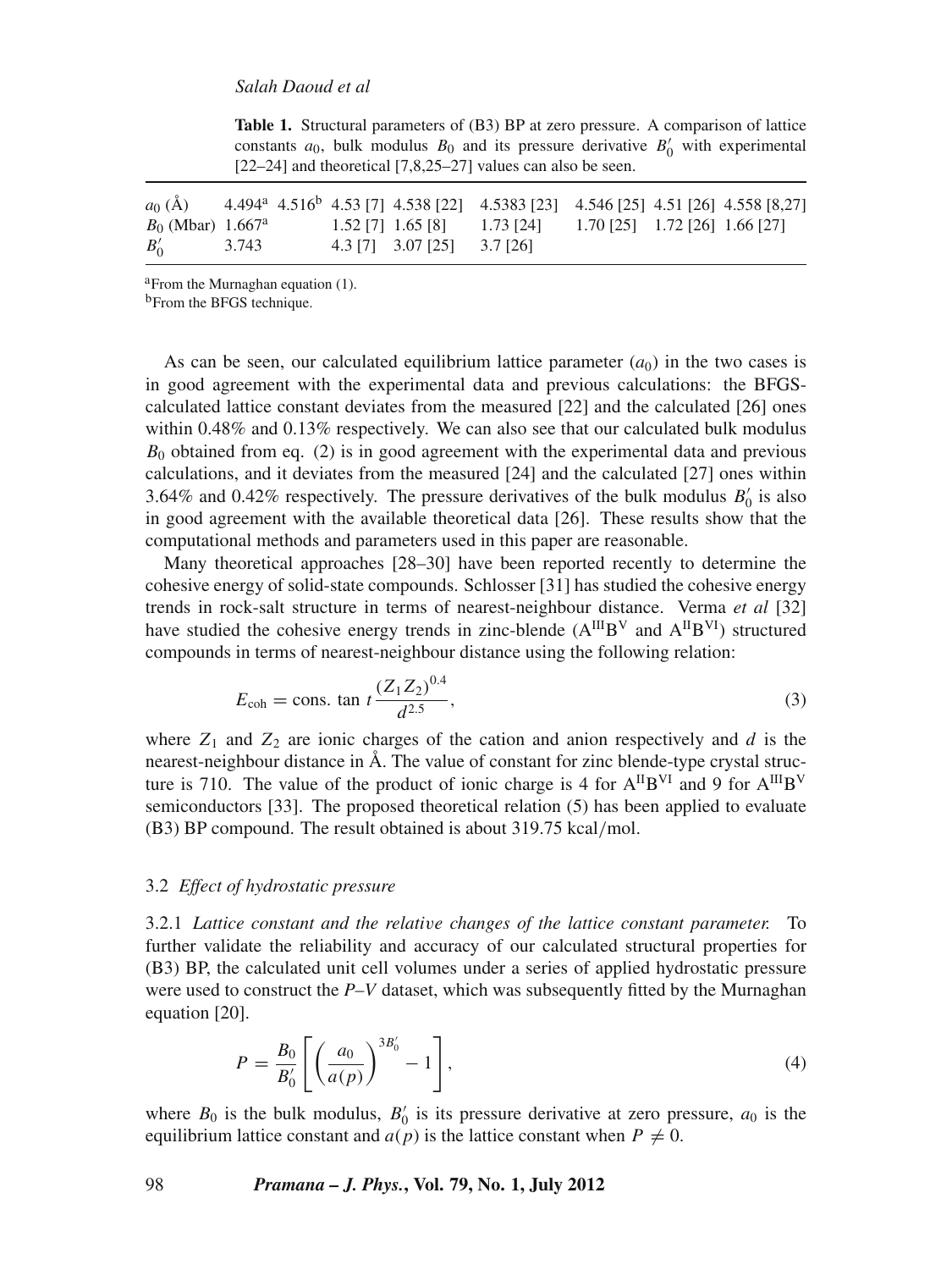#### *Effect of hydrostatic pressure*

The equilibrium geometries of (B3) BP unit cells were computed at fixed values of applied hydrostatic pressure in the 0 to 1.5 Mbar range in steps of 0.25 Mbar, where, at each pressure, a complete optimization for the unit cell volume was performed. In figure 2, the variation of the unit cell volume vs. applied hydrostatic pressure is presented.

The continuity of the volume in pressure–volume (*PV*) phase diagram indicates the stability of the (B3) structure, and hence the absence of structural phase transition from the zinc blende (B3) to rock-salt (B1) till the pressure reaches 1.5 Mbar.

3.2.2 *Molecular and crystal densities and near-neighbour and nearest-neighbour distances.* The crystal density *g*, one of the simplest and most important material parameters, is related to the atomic arrangement and the corresponding electron density map. Group IIIb atoms have three electrons with an  $s^2p^1$  configuration outside a core of closed shells, and group Vb atoms have five electrons in an  $s^2p^3$  configuration. The IIIb and Vb atoms have, therefore, an average of four valence electrons per atom available for bonding. For such a covalent bonding, each V atom donates an electron to a III atom, so that V<sup>+</sup> and III<sup>−</sup> ions are formed, each with four valence electrons. An ionic bond is due to the Coulomb attraction between the excess positive and negative charges on ions formed by the transfer of electrons from the metallic to the nonmetallic atom. The bonds in most of the III–V compounds are not adequately described by any of these extreme types, but have characteristics intermediate between those usually associated with the terms covalent and ionic.

There are four molecules in a unit cell of the zinc blende lattice. If an accurate lattice constant is available, the calculation of *g* gives, in principle, a good and reliable value.

For BP each B(P) has four nearest neighbours of P(B) at a distance of  $\sqrt{3}a_0/4$  at the corners of a regular tetrahedron. The spacing between the near-neighbour B–B (P–P)



**Figure 2.** Pressure–volume dependence of the (B3) BP compound.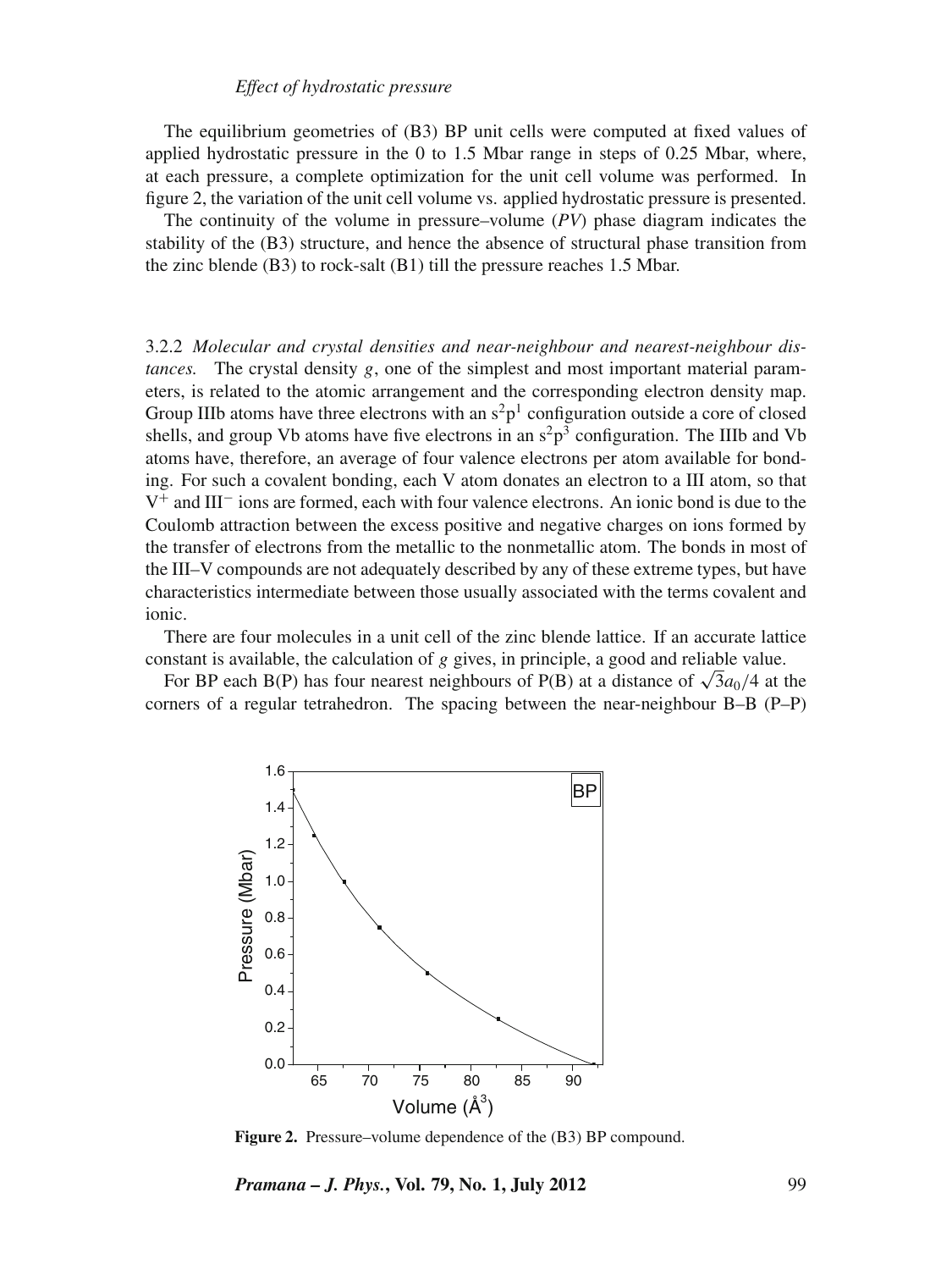

**Figure 3.** (**a**) Crystal and molecular densities, (**b**) nearest-neighbour and nearneighbour distances vs. the hydrostatic pressure of the (B3) BP compound.

atoms is equal to  $a_0/\sqrt{2}$ . The calculated molecular and crystal densities, and the nearneighbour and nearest-neighbour distances using the lattice constant obtained from the Murnaghan equation (1) for (B3) BP at zero temperature are plotted in figure 3.

3.2.3 *Elastic stiffness constants.* The number of independent elastic constants is usually reduced if the crystal possesses symmetry elements, and in the important case of cubic crystals there are only three independent stiffness constants. The array of values of the elastic stiffness constant is therefore reduced for a cubic crystal to the matrix [C] [34].

$$
[\mathbf{C}] = \begin{bmatrix} C_{11} & C_{12} & C_{12} & 0 & 0 & 0 \\ C_{12} & C_{11} & C_{12} & 0 & 0 & 0 \\ C_{12} & C_{12} & C_{11} & 0 & 0 & 0 \\ 0 & 0 & 0 & C_{44} & 0 & 0 \\ 0 & 0 & 0 & 0 & C_{44} & 0 \\ 0 & 0 & 0 & 0 & 0 & C_{44} \end{bmatrix}.
$$
 (5)

In a cubic lattice, three independent elastic constants  $C_{11}$ ,  $C_{12}$  and  $C_{44}$  are determined by employing suitable lattice distortions. Following the work of Nielsen and Martin [35], we determine these constants. Values for  $C_{11}$  and  $C_{12}$  can be found from the stress–strain relation by applying  $\varepsilon_1$  strain. This strain scales the *x*-dimensions by  $(1 + \varepsilon_1)$  while maintaining constant *y*- and *z*-dimensions. For small strain, the harmonic approximation defines the relations as

$$
C_{11} = \frac{\sigma_1}{\varepsilon_1},\tag{6}
$$

$$
C_{12} = \frac{\sigma_2}{\varepsilon_1},\tag{7}
$$

where  $\sigma_i$  ( $i = 1, 2$ ) represent the stress.

From the following stress–strain relation [35]

$$
\sigma_4 = \left[ C_{44}^0 - \Omega^{-1} \Phi \left( \frac{\xi a_0}{4} \right)^2 \right] \varepsilon_4 = C_{44} \varepsilon_4, \tag{8}
$$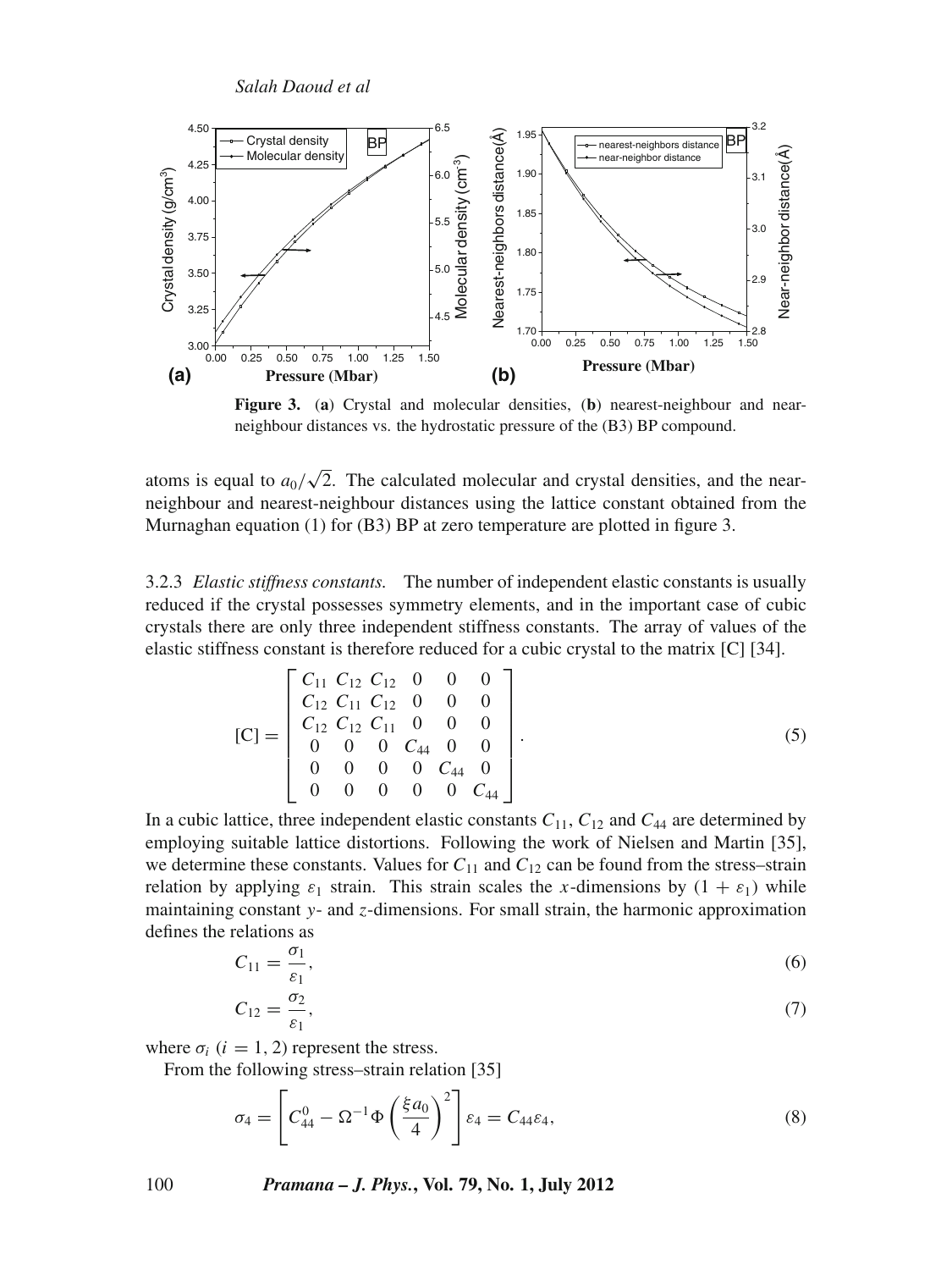#### *Effect of hydrostatic pressure*

one can obtain the elastic constant  $C_{44} = \sigma_4/\epsilon_4$ . In eq. (8),  $C_{44}^0$  denotes the elastic constant in the absence of internal displacement  $u$ ,  $\Omega$  is the volume of the unstrained unit cell,  $\Phi$  is the force constant and  $\xi$  is the internal strain parameter. With two independent calculations, setting  $\varepsilon_4 = 0$  and a small relative displacement *u* and then with small  $\varepsilon_4$ and  $u = 0$ , we can determine  $C_{44}$  and  $\xi$  (details of this method can be found in ref. [35]). The calculation was performed with  $\varepsilon_1 = \pm 0.002$  in the direction (1 0 0) to determine *C*<sub>11</sub> and *C*<sub>12</sub> and with  $\varepsilon_4 = \pm 0.004$  and  $u = \pm 0.002\sqrt{3}a_0$  in the direction (1 1 1) to find  $C_{44}$  and  $\xi$ . For cubic crystals, the bulk modulus *B* is related to elastic constants  $C_{11}$  and *C*<sup>12</sup> by [34]

$$
B = \left[\frac{(C_{11} + 2C_{12})}{3}\right].\tag{9}
$$

The obtained elastic constants  $C_{11}$ ,  $C_{12}$ ,  $C_{44}$  and the bulk modulus *B* of (B3) BP at different pressure are presented in figure 4.

3.2.4 *Shear modulus G and the anisotropy factor A.* The shear modulus is a measure of the ability of a material to resist transverse deformations and is a valid index of elastic behaviour for small deformations, after which the material is able to return to its original configuration. Large shearing forces lead to flow and permanent deformation or fracture. The shear modulus is also known as the rigidity. For cubic crystals, the shear modulus *G*, the anisotropy factor *A* and the elastic constants are also related by [34]



**Figure 4.** The elastic stiffness constants (shown by curves marked  $C_{11}$ ,  $C_{12}$ ,  $C_{44}$ ) and the bulk modulus (shown by the curve marked B) vs. the hydrostatic pressure of (B3) BP.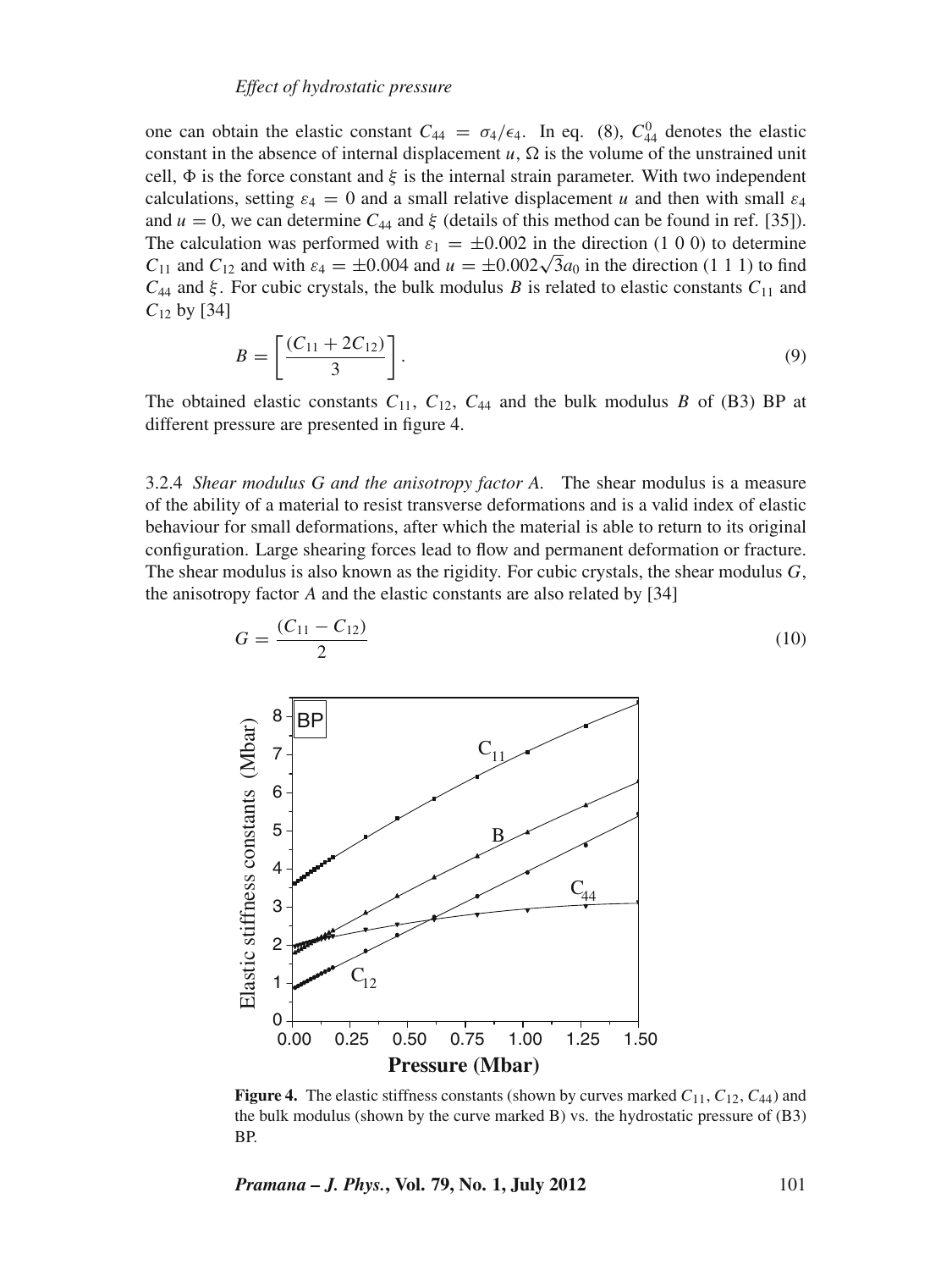*Salah Daoud et al*



**Figure 5.** Effect of hydrostatic pressure on the anisotropy factor *A* and the shear modulus *G*.

$$
A = \frac{2C_{44}}{(C_{11} - C_{12})}.\tag{11}
$$

The obtained values of the shear modulus *G* and the anisotropy factor *A* of (B3) BP at different pressure are presented in figure 5. As shown in figure 5 we find that the anisotropy factor and the shear modulus *G* increase gradually with pressure to 1 Mbar, then decrease for pressures greater than this value.

3.2.5 *Stability criteria.* To study the stability of (B3) BP, the calculated values of the elastic constants at normal pressure and under hydrostatic pressure were compared with the generalized stability criteria [36] using the following relations:

$$
K = \frac{1}{3} (C_{11} + 2C_{12} + P) > 0,
$$
\n(12a)

$$
G = \frac{1}{2} (C_{11} - C_{12} - 2P) > 0,
$$
\n(12b)

$$
G' = C_{44} - P > 0. \tag{12c}
$$

The mechanical stability in a cubic crystal requires the following restrictions on the elastic constants:  $C_{11} - C_{12} > 0$ ,  $C_{11} > 0$ ,  $C_{44} > 0$ ,  $C_{11} + 2C_{12} > 0$  [37]. The elastic constants at zero pressure obey these stability conditions, including the fact that  $C_{12}$  must be smaller than  $C_{11}$ . Our calculated elastic constants also obey the cubic stability conditions,  $C_{12} < B < C_{11}$ .

When pressure is applied to (B3) BP, it transforms from zinc-blende phase into siteordered NaCl phase  $[8]$ . As shown in figure 6 we find that  $G'$  decreases gradually with pressure and vanishes at about 1.56 Mbar, and *G* also decreases to zero but at a higher pressure. Therefore, the phase transition occurs at a much higher pressure of 1.56 Mbar. This value is in good agreement with the theoretical result (1.6 Mbar) of ref. [8], and the deviation is only 1.8%.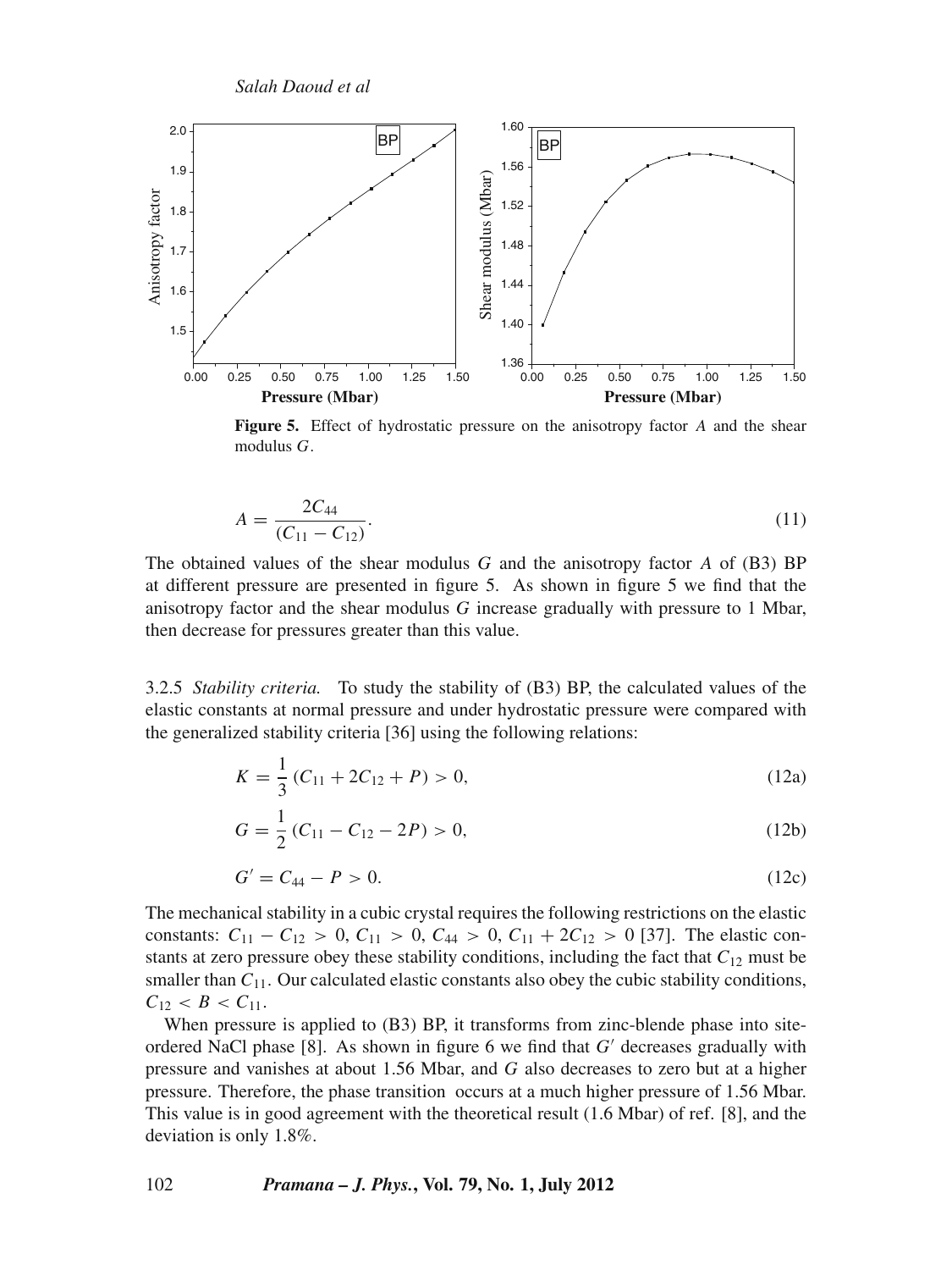

**Figure 6.** Generalized stability criteria,  $G$ ,  $G'$  and  $K$  of (B3) BP.

3.2.6 *Bandgap pressure dependence.* The pressure derivatives of conduction band states [38] and their relative positions are given reasonably well within the LDA. Bouhafs *et al* [39] noted that the LDA tends to underestimate the bandgap pressure coefficients, but it reproduces the experimental trend quite well. The underestimation of the pressure coefficients can probably be attributed to the LDA, but at a small percentage compared to the



**Figure 7.** Pressure dependence of the energy bandgaps  $E_{\Gamma}$ - $\Gamma$ ,  $E_{\Gamma}$ ,  $E_{\Gamma}$ ,  $E_{\Gamma}$  and optical energy bandgap *E*g.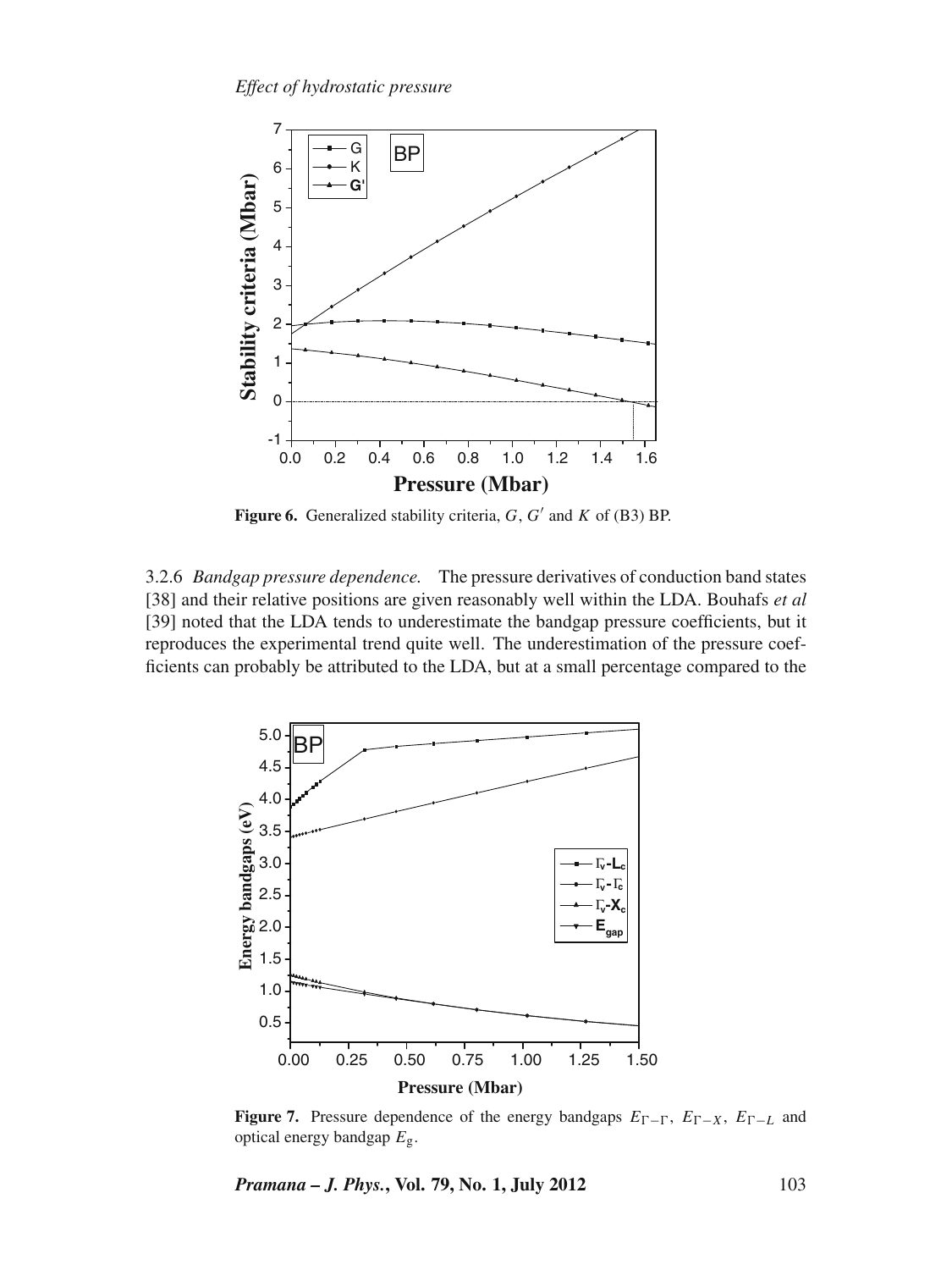|              | $\Gamma_v - \Gamma_c$ |               | $\Gamma_v - X_c$ |       | $\Gamma_v - \Delta_{\min}$ |         | $\Gamma_v - L_c$ |         |
|--------------|-----------------------|---------------|------------------|-------|----------------------------|---------|------------------|---------|
|              | c <sub>1</sub>        | $\mathcal{C}$ | c <sub>1</sub>   | $c_2$ | c <sub>1</sub>             | $c_{2}$ | c <sub>1</sub>   | $c_2$   |
| Present work | 0.95                  | $-0.18$       | $-1.02$          | 0.60  | $-0.69$                    | 0.42    | 3.83             | $-3.92$ |
| Ref. [39]    | 1.01                  | $-0.17$       | $-1.03$          | 0.53  | $-0.72$                    | 0.37    | 3.98             | $-4.66$ |
| Ref. [40]    | 0.76                  | $-0.019$      | $-1.10$          | 0.41  | $-0.82$                    | 0.23    | 3.07             | $-1.96$ |

**Table 2.** Linear and quadratic pressure coefficients of (B3) BP in comparison with theoretical values [39,40].

absolute bandgaps. However, since the *GW*-calculation (see for example, M S Hybertsen and S G Louie, *Phys. Re*v*. Lett.* **55**, 1418 (1985)) of the self-energy correction to the gap indicates that the correction is typically a rigid shift of the whole conduction band, the pressure coefficient of the bandgap within the LDA is, at least, more reliable than the absolute gap size. They therefore assume that the band states calculated within the LDA show qualitatively correct ordering and dependence on cell volume.

To investigate the effects of hydrostatic pressure on the size of the energy gap and position of the conduction band minimum of the BP compound, the band energies at selected symmetry points are examined as a function of hydrostatic pressure. The results of our calculation for the direct and indirect bandgaps along the high symmetry directions in the Brillouin zone for BP vs. the hydrostatic pressure are shown in figure 7.

At the equilibrium volume, the minimum of the conduction band is found to be at  $\Delta_{\text{min}}$  (near X point), rendering this compound an indirect semiconductor with a small  $(\Gamma_{15v} - \Delta_{min})$  optical transition of 1.208 eV. This value is in good agreement with the previous calculations, but it deviates from the result (1.2 eV) of ref. [7] within 0.67%.

As for typical semiconductors, the fundamental gap decreases when the pressure increases (volume is compressed). The bandgap variation under high hydrostatic pressure is very similar to that found in III–V materials [39].

For most semiconductors, the variation of different bandgaps under pressure can be described by the following quadratic expression [40,41]:

$$
E_i(P) = E_i(0) + c_1 P + c_2 P^2,
$$
\n(13)

where  $c_1$  and  $c_2$  are respectively the linear and quadratic pressure coefficients and they are respectively given by

$$
c_1 = \frac{\partial E_i}{\partial p}
$$
 in eV Mbar<sup>-1</sup>,  $c_2 = \frac{\partial^2 E_i}{\partial p^2}$  in eV Mbar<sup>-2</sup>.

The results for the linear and quadratic pressure coefficients are reported in table 2 and compared with the available theoretical data [39,40].

#### **4. Conclusions**

Employing PP-PW approach based on density functional theory, within the local density approximation, we studied the effect of hydrostatic pressure on the structural and elastic properties, and the phase transition pressure for boron phosphide in its zinc-blende phase.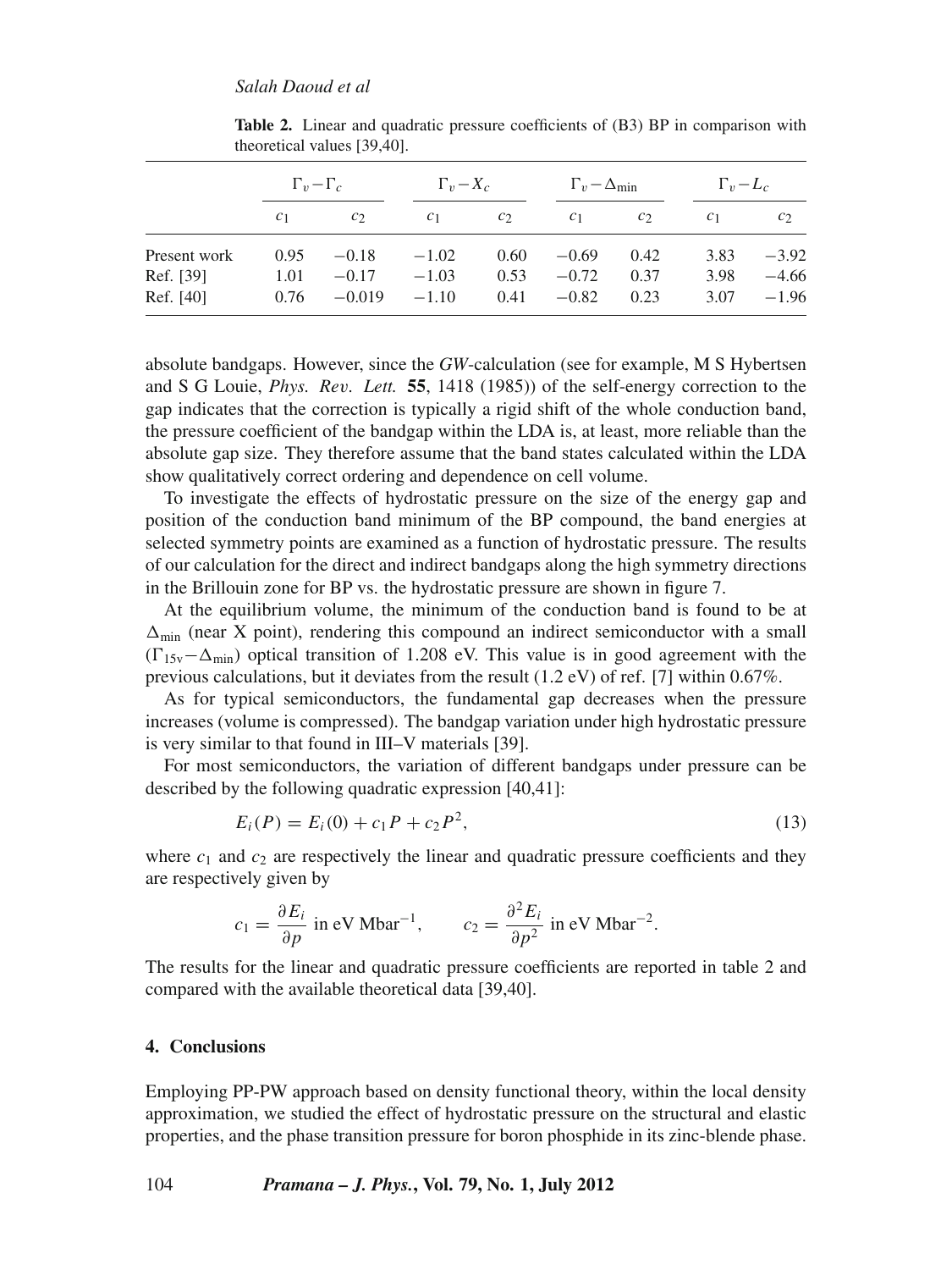# *Effect of hydrostatic pressure*

A summary of the obtained results is given here as follows:

- (1) The calculated equilibrium lattice constant, the bulk modulus and its pressure derivatives are in excellent agreement with the experimental data and the previous calculations reported in the literature.
- (2) The calculated unit cell volumes under a series of applied hydrostatic pressure are used to construct the  $P-V$  dataset, which was subsequently fitted by the Murnaghan equation.
- (3) The pressure phase transition from the zinc-blende phase (B3) to rock-salt phase (B1) of this compound is obtained, it is at around 1.56 Mbar, which is in good agreement with the available theoretical data reported in the literature.
- (4) The energy bandgap of this compound at the equilibrium volume is obtained, the minimum of the conduction band is found to be near X point, rendering this compound an indirect semiconductor with a small  $(\Gamma_{15v} - \Delta_{min})$  optical transition of 1.208 eV, and this value is also in good agreement with the previous calculations.
- (5) The effects of hydrostatic pressure on the size of the energy gap and position of the conduction band minimum of BP are investigated. The linear and quadratic pressure coefficients are also determined, and the results obtained are generally in good agreement with the available theoretical data reported in the literature.

# **References**

- [1] J K Furdyana, *J. Appl. Phys.* **64**, R29 (1988)
- [2] N Samarth and J K Furdyana, *Proc. IEEE* **78**, 990 (1990)
- [3] P Kocinski and M Zbroszczyk, *Semicond. Sci. Technol.* **10**, 1452 (1995)
- [4] M J Herrera-Cabrera, P Rodriguez-Hernandez and A Munoz, *Phys. Status Solidi* **223**, 411 (2009)
- [5] O A Golikova, *Phys. Status Solidi* **51**, 11 (1979)
- [6] Y Kumashiro, *J. Mater. Res.* **5**, 2933 (1990)
- [7] R M Wentzcovitch, K J Chang and M L Cohen, *Phys. Re*v*.* **B34**, 1071 (1986)
- [8] R M Wentzcovitch, M L Cohen and P K Lam, *Phys. Re*v*.* **B36**, 6058 (1987)
- [9] R Orlando, R Doveshi, C Roetti and V R Saunders, *J. Phys. Condens. Matter* **2**, 7769 (1990)
- [10] Landolt-Bornstein, *New Series: Numerical data & functional relationship in science & technology* (Springer, Berlin, 1982–89) Vols 17a and 22
- [11] J A Sanjurjo, E Lopez-Cruz, P Vogi and M Cardona, *Phys. Re*v*.* **B28**, 4579 (1983)
- [12] D Olego and M Cardona, *Phys. Re*v*.* **B25**, 1151 (1982)
- [13] D Olego, M Cardona and P Vogel, *Phys. Re*v*.* **B25**, 3878 (1982)
- [14] S Shinde, A Pandya and P KJha, *Ind. J. Pure Appl. Phys.* **48**, 543 (2010)
- [15] E Engel and R M Dreizler, *Density functional theory* (Springer-Verlag, Berlin, Heidelberg, 2011)
- [16] The ABINIT computer code, Available online at http://www.abinit.org
- [17] J P Perdew, K Burke and M Ernzerhof, *Phys. Re*v*. Lett.* **77**, 3865 (1996)
- [18] N Troullier and J L Martins, *Phys. Re*v*.* **B43**, 1993 (1991)
- [19] H J Monkhorst and J D Pack, *Phys. Re*v*.* **B13**, 5189 (1976)
- [20] F Murnaghan, *Proc. Natl. Acad. Sci. USA* **30**, 244 (1944)
- [21] C G Broyden, *J. Inst. Math. Appl.* **6**, 222 (1970)
- [22] O A Golikova, *Phys. Status Solidi* **51**, 11 (1979)
- [23] G A Slack and S F Bartram, *J. Appl. Phys.* **46**, 89 (1975)